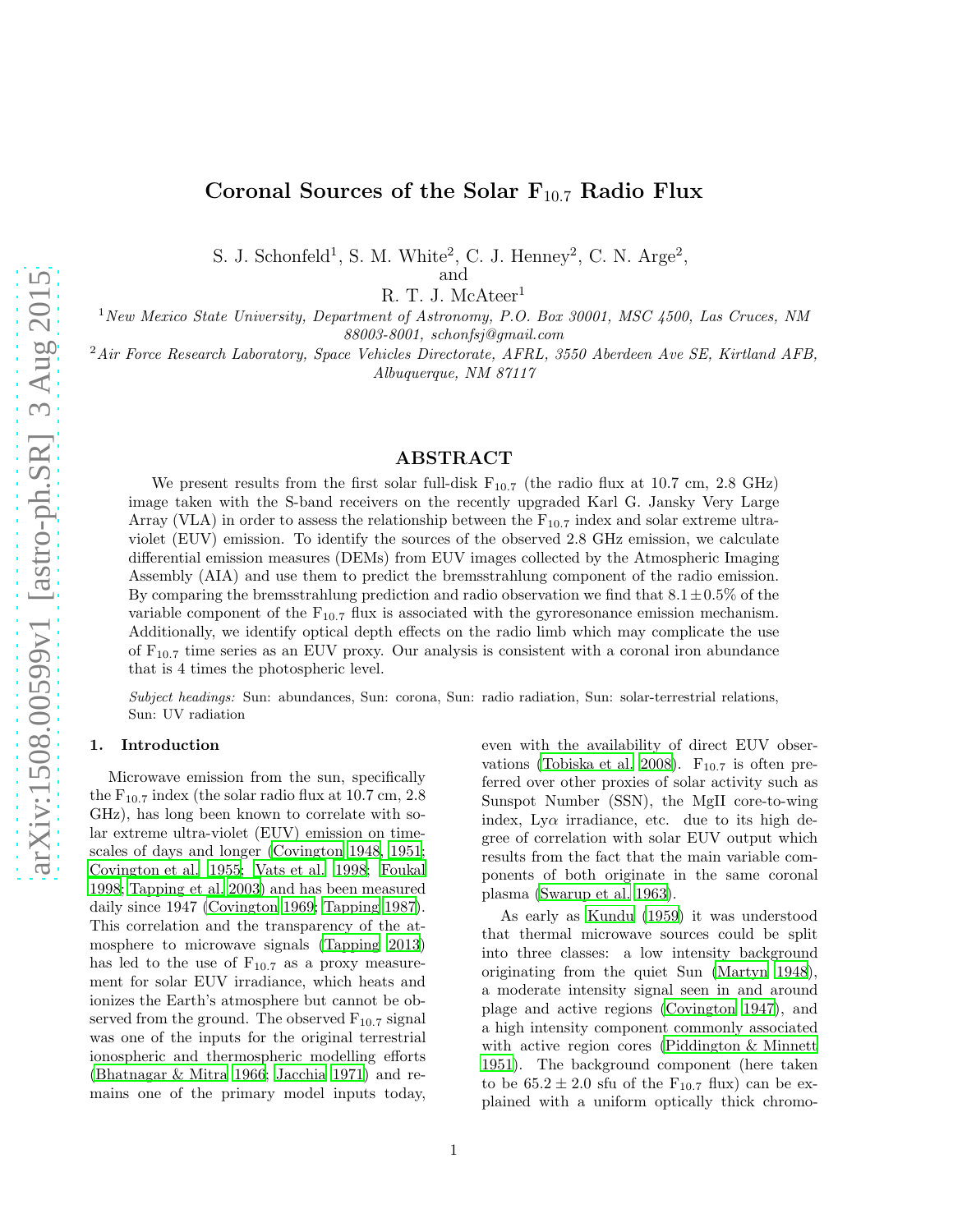sphere of 11, 000 K and an overlying optically thin  $10^6$  K corona [\(Zirin et al. 1991\)](#page-15-6), which is generally removed for the purposes of EUV approximation (but see also [Landi & Chiuderi Drago](#page-14-4) [2003,](#page-14-4) [2008\)](#page-14-5). Numerous studies have investigated the variability of long duration coronal microwave (primarily  $F_{10.7}$ ) timeseries for use as proxies of EUV [\(Covington 1951,](#page-13-1) [1969;](#page-13-4) [Tapping](#page-15-2) [1987;](#page-15-2) [Wilson et al. 1987](#page-15-7); [Lean & Brueckner 1989;](#page-14-6) [Bouwer 1992;](#page-13-7) [Foukal 1998;](#page-13-3) [Parker et al. 1998;](#page-14-7) [Vats et al. 1998;](#page-15-0) [Tobiska et al. 2008;](#page-15-4) [Dudok de Wit et al.](#page-13-8) [2009;](#page-13-8) [Maruyama 2010;](#page-14-8) [Svalgaard & Hudson 2010;](#page-15-8) [Chen et al. 2011](#page-13-9); [Johnson 2011;](#page-14-9) [Maruyama 2011;](#page-14-10) [Henney et al. 2012](#page-14-11); [Deng et al. 2013\)](#page-13-10) and total so-lar irradiance [\(Tapping et al. 2007;](#page-15-9) Fröhlich 2009; Tapping  $&$  Valdés 2011) but there is still considerable debate as to the exact source of the time–variable component. Some studies have argued that the variable microwave component is optically thin bremsstrahlung emission originating from the plage regions [\(Felli et al. 1981;](#page-13-11) [Tapping & DeTracey 1990;](#page-15-11) [Tapping et al. 2003\)](#page-15-1) while others suggested that it is primarily gyroresonance emission from the strong magnetic fields in active region cores [\(Schmahl & Kundu 1995,](#page-14-13) [1998\)](#page-14-14). As discussed below (in §[2\)](#page-2-0), bremsstrahlung emission is closely related to EUV emission, while gyroresonance emission is not. A recent study by [Dudok de Wit et al. \(2014](#page-13-12)) suggests that the gyroresonance component can "account for 90% of the rotational variability in the  $F_{10.7}$  index."

This ambiguity in the source of the signal variability is best resolved through imaging when the individual sources are resolved. Many such studies have been performed throughout the microwave regime, both of the entire solar disk [\(Swarup et al.](#page-15-5) [1963;](#page-15-5) [Bastian & Dulk 1988](#page-13-13); [Gopalswamy et al.](#page-14-15) [1991;](#page-14-15) [Tapping et al. 2003\)](#page-15-1) and of individual active regions [\(Felli et al. 1981;](#page-13-11) [White et al. 1992\)](#page-15-12). There has been less work specifically at 2.8 GHz, and the best imaging to date was that of [Saint-Hilaire et al. \(2012\)](#page-14-16) who used the Allen Telescope Array to observe the full Sun between 1.43 and 6 GHz (including  $F_{10.7}$ ). They used the emission spectra and polarization to identify gyroresonance sources with a spatial resolution at 2.8 GHz of about 1′ . However, due to a lack of available instrumentation, imaging of  $F_{10.7}$  with resolution better than one arcminute did not become possible until the upgrade to the Karl G. Jansky

Very Large Array (VLA). [Selhorst et al. \(2014\)](#page-15-13) recently completed a study of the statistical properties of spatially resolved active regions observed at 17 GHz in order to identify bremsstrahlung and gyroresonance emission and noted that a similar analysis is needed to fully understand  $F_{10.7}$ . While high-resolution radio studies are necessary to identify gyroresonance regions and their contribution to  $F_{10.7}$ , they are not in general sufficient to determine the magnitude of the gyroresonance emission [\(White & Kundu 1997\)](#page-15-14) and some independent estimate of one of the components of the radio signal is required.

The bremsstrahlung component of the flux can be extrapolated without direct radio observation if the differential emission measure (DEM, i.e., the distribution of plasma density with temperature in the corona) is known. DEMs can be calculated from sets of optically thin observations, including EUV imaging and spectroscopy, as long as they are sensitive to a range of coronal temperatures wide enough to sample the dominant coronal plasma. [Landi & Chiuderi Drago \(2003,](#page-14-4) [2008\)](#page-14-5) constructed solar–minimum DEMs using both EUV and radio observations to constrain the plasma structure from the chromosphere, which has significantly fewer EUV emission lines, all the way through the corona. With current instrumentation, coronal DEMs are most commonly constructed from EUV data because of the high spatial, temporal, and spectral resolution of observations, especially in the Solar Dynamics Observatory (SDO) era [\(Pesnell et al. 2011\)](#page-14-17). Comparisons between radio observations and the predicted bremsstrahlung component based on DEMs computed from EUV images have been made previously, e.g., by [White et al. \(2000](#page-15-15)) and [Zhang et al.](#page-15-16) [\(2001\)](#page-15-16). EUV emission is dominated by specific atomic emission lines while the bulk thermal emission in the radio is generated by free electrons and therefore represents the density of fully–ionized hydrogen in the corona. This means that the elemental abundance is a (presumably) constant scaling factor relating the element–specific DEM and the radio measurement. If the abundance is known, then the DEM can be used to predict the optically thin bremsstrahlung emission from the plasma observed in the EUV. [White et al. \(2000\)](#page-15-15) used this technique to measure the Fe abundance in an active region.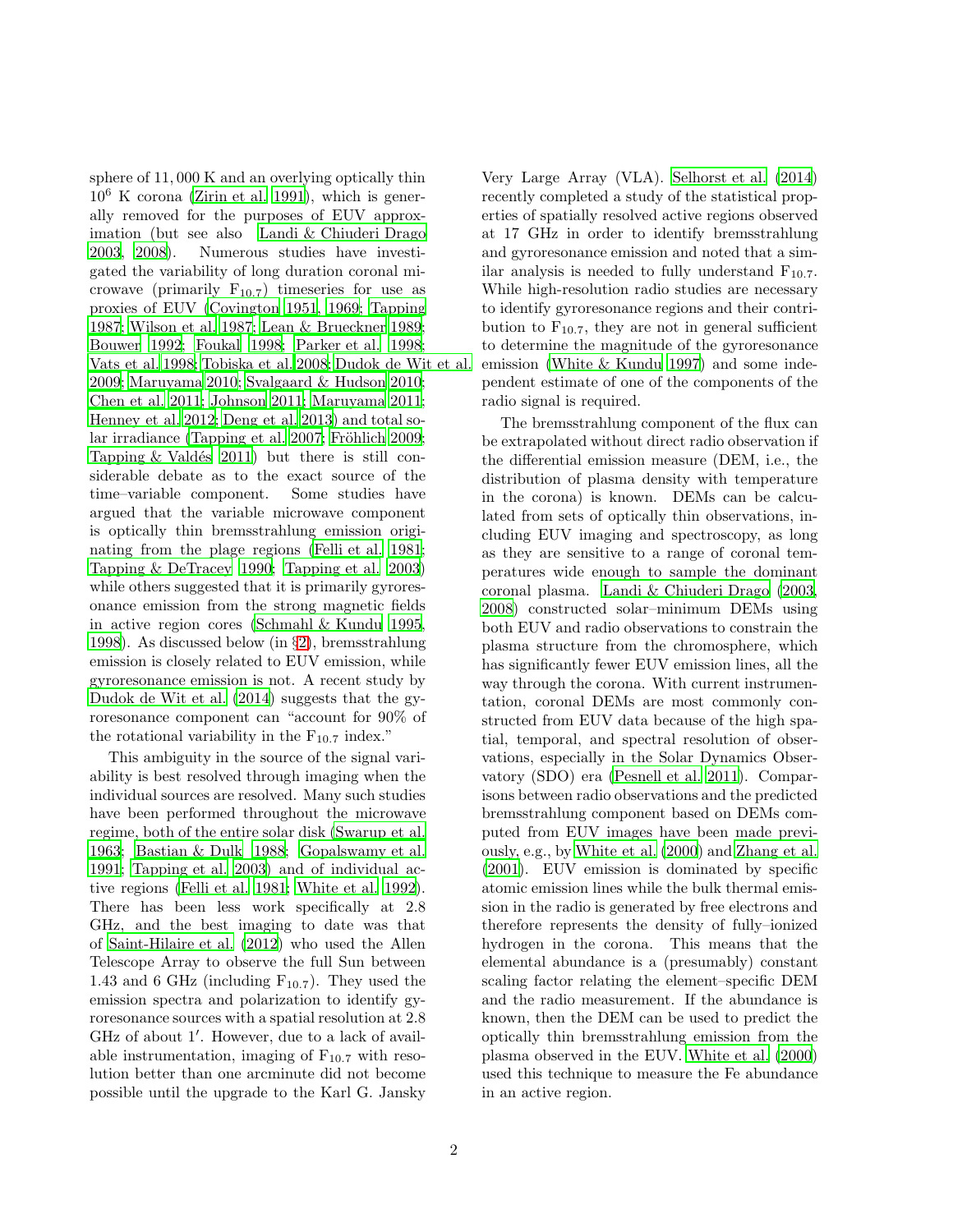In this paper we analyze the first full–disk image of  $F_{10.7}$  emission acquired with the VLA, which is the highest spatial resolution 2.8 GHz image to date, and compare it with spatially– resolved EUV images. The prediction of the bremsstrahlung emission along with the polarization signal in the radio are used to identify gyroresonance sources in the radio image and determine the total gyroresonance component of the  $F_{10.7}$  flux. In §[2](#page-2-0) the physical connections between the various EUV and radio emission mechanisms are discussed, with details of the observations given in §[3.](#page-3-0) The calculation of the DEM is described in §[4](#page-5-0) and the subsequent comparison of the bremsstrahlung prediction and the radio observation is explained in §[5.](#page-7-0) §[6](#page-10-0) includes a discussion of the results and implications, and we conclude and suggest future additions to this work in §[7.](#page-12-0)

#### <span id="page-2-0"></span>2. Physical Background

## 2.1. Radio Emission

There are only two identified mechanisms that produce microwave radio emission from the nonflaring sun: bremsstrahlung and gyroresonance [\(Kundu 1965\)](#page-14-18).

Thermal bremsstrahlung results from the collisional interaction of electrons and ions [\(Wild et al.](#page-15-17) [1963\)](#page-15-17). For optically thin bremsstrahlung emission in coronal conditions the radio flux density  $(in \ units \ of \ erg \ cm^{-2} \ s^{-1} \ Hz^{-1})$  is given by:

$$
f_{\nu} = 9.78 \times 10^{-3} \frac{2k_{\text{B}}}{c} \left( 1 + 4 \frac{N_{\text{He}}}{N_{\text{H}}} \right)
$$

$$
\times \int \int T^{-0.5} \text{DEM}(T) G(T) \, dT \, d\Omega \quad (1)
$$

where  $k_{\text{B}} = 1.38 \times 10^{-16} \text{ g cm}^{-2} \text{ s}^{-2} \text{ K}^{-1}$  is Boltzmann's constant,  $c = 3 \times 10^{10}$  cm s<sup>-1</sup> is the speed of light,  $N_{\text{He}}/N_{\text{H}} = 0.085$  [\(Asplund et al. 2009\)](#page-13-14) is the number (or number density) ratio of Helium to Hydrogen in the emitting medium, T is the temperature in Kelvin,  $G(T) = 24.5 + ln(T/\nu)$  is the Gaunt factor where  $\nu$  is the frequency in Hz, dΩ is the solid angle of the source [\(Dulk 1985\)](#page-13-15) and  $DEM(T)$  is the integral along the line of sight through the corona of  $d(n_e n_H)/dT$ . The dependence of the flux on  $n^2 T^{-0.5}$  means that the optically thin bremsstrahlung flux is actually relatively insensitive to the temperature distribution and is much more sensitive to the plasma density (see §[4\)](#page-5-0).

Thermal bremsstrahlung emission at microwave frequencies  $(1 - 30 \text{ GHz})$  generally becomes optically thick in the chromosphere because of both the increased density and decreased temperature. The altitude (and therefore temperature and density) at which this optically thick boundary occurs is a strong function of frequency  $\nu$  since bremsstrahlung opacity varies as  $\nu^{-2} n^2 T^{-0.5}$ , with higher frequencies penetrating deeper into the chromosphere. This leads to a frequency dependence in the observed height of the solar limb at microwave frequencies, with the apparent size of the solar disk decreasing with increasing frequency [\(Furst et al. 1979](#page-14-19)). In active regions with very high density this optically thick boundary can also occur in the corona at low microwave frequencies, increasing the observed brightness temperature dramatically and blocking observation of the lower atmosphere. It is common for active regions to be optically thick in the corona due to bremsstrahlung at 1.4 GHz but optically thin at 5 GHz [\(White 1999\)](#page-15-18), putting  $F_{10.7}$  (2.8 GHz) at an interesting transition frequency. Coronal bremsstrahlung emission is generally not strongly polarized, but magnetic fields do break the degeneracy of collisional interactions and produce weak circular polarization [\(White & Kundu 1997\)](#page-15-14).

<span id="page-2-1"></span>Gyroresonance emission arises from the acceleration of electrons as they spiral around magnetic field lines. At coronal temperatures even thermal electrons have weakly relativistic velocities and produce opacity not just at the gyrofrequency, but also at low order harmonics [\(Wild et al. 1963\)](#page-15-17). Depending primarily on the magnetic field orientation and the polarization mode, this emission becomes optically thick in the  $s = 1, 2, 3$ , or 4 harmonic of the gyrofrequency:

<span id="page-2-2"></span>
$$
\nu_B = 2.80B \qquad \text{[MHz]} \tag{2}
$$

where  $B$  is the magnitude of the magnetic field in G [\(White & Kundu 1997](#page-15-14)). This means  $F_{10.7}$ gyroresonance observations at 2.8 GHz come from thin surfaces with constant magnetic field strengths of  $B = 10^3/s = 1000, 500, 333, \text{ and } 250$ G for harmonics  $s = 1, 2, 3,$  and 4 respectively.

The characteristic motion associated with the gyroresonance process naturally causes the emission to be highly circularly polarized (because any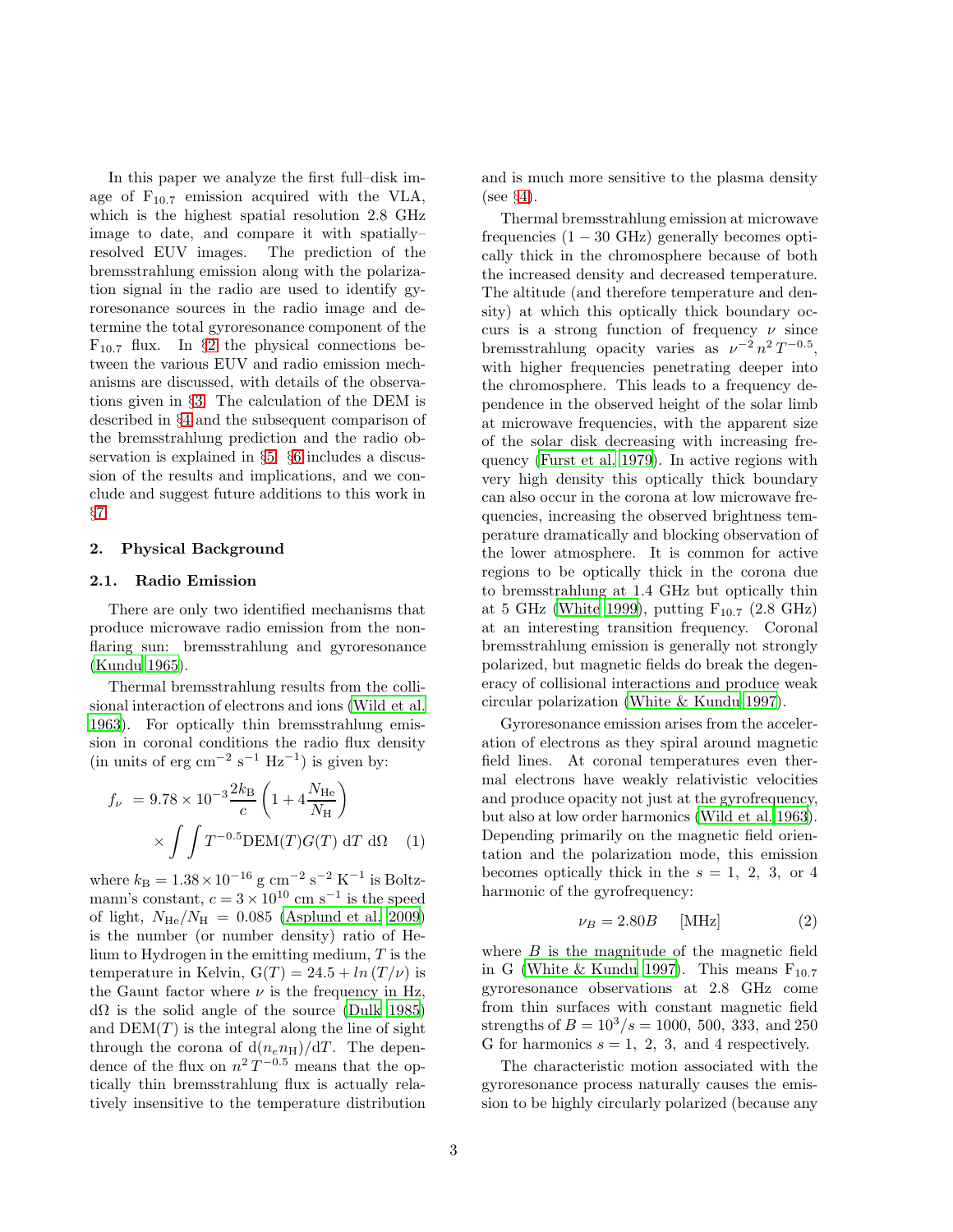intrinsic linear polarization is wiped out by Faraday rotation in the solar atmosphere). Emission with polarization in the sense of an electron spiralling around the field is called the extraordinary or *x* -mode, while polarization with the opposite sense of rotation is called the ordinary or *o*-mode. Electrons couple much more strongly to the *x*mode than the *o*-mode because of the shared sense of rotation. Consequently, the *x* -mode generally has larger opacity and becomes optically thick in higher (harmonic and altitude) gyroresonant layers. The generally positive temperature gradient in the lower corona means that the *x* -mode then has a higher brightness temperature causing an observed net circular polarization from gyroresonance sources in the sense of the local *x*-mode.

# 2.2. EUV Emission

While there is high energy X-ray bremsstrahlung continuum emission [\(Craig & Brown 1976](#page-13-16)), the majority of the energy output from the nonflaring corona comes from collisionally excited atomic emission lines, predominantly observed in the EUV [\(Golub & Pasachoff 2010](#page-14-20)). At coronal temperatures the EUV spectrum is dominated by emission lines with strengths dependant on a number of characteristics of the bulk plasma and the individual emitting atom. These include but are not limited to: the local plasma density (which influences the collision rate), the local electron temperature (which determines the energy of the collisions), the ionization and excitation state of the atom (which restrict the available transitions), and the oscillator strengths of the available transitions (which determine both the probabilities of each emission as well as their respective energy spectra). However, assuming the atomic details are known, the EUV emission properties of a bulk plasma in ionization equilibrium are completely determined by the relative elemental abundances and the electron density and temperature distribution [\(Craig & Brown 1976\)](#page-13-16). The temperature dependence of individual emission lines means that observing specific regions of the EUV spectrum highlights very different coronal features. One commonality among these coronal EUV observations is that they remain optically thin in all non-flaring conditions, and therefore all coronal plasma above the much denser and optically thick chromosphere is visible.

# 2.3. DEM Connection

As has been noted, both radio bremsstrahlung continuum and EUV emission line strengths are at least partially dependent on the plasma density and temperature distribution which can be described by the DEM, and therefore the two can be compared. We compute the DEM (§[4\)](#page-5-0) using the higher spatial, temporal, and spectral resolution of EUV observations and then use it to predict the optically thin bremsstrahlung radio emission from the same plasma. To first order, the difference between the optically thin bremsstrahlung prediction and a radio measurement should reflect the optical depth effects in the bremsstrahlung emission and/or the presence of gyroresonance components. Note that the detailed temperature structure of the DEM is less important for this application because the comparison with the radio only depends on the (temperature-weighted) integral over the DEM as shown in equation [1.](#page-2-1)

This comparison lacks the information needed to account for the altitude of the optically thick layer in the radio, which adds a complicating factor. Both bremsstrahlung emission from dense active regions and gyroresonance emission can generate optically thick layers in the corona that block radio emission from any plasma below that layer. The EUV lines used to compute the DEM remain optically thin all the way to the chromosphere, therefore the EUV will generally observe more plasma than the radio and may lead to a relative overestimate of the observable optically thin bremsstrahlung emission. This effect is difficult to assess and we discuss it further in §[6.4.](#page-12-1)

## <span id="page-3-0"></span>3. Data

The observations for this analysis were taken during the rising phase of solar cycle 24 on 2011 December 9, between 15 and 23 UT. During this period there was moderate solar activity on the earthward hemisphere and the  $F_{10.7}$  index was  $143.5 \pm 1.2$  sfu [\(Tapping & Charrois 1994\)](#page-15-19), but there were no recorded solar storms of any kind. The observed variability of coronal features was insignificant and occurred mostly on scales below the resolution of the radio observations.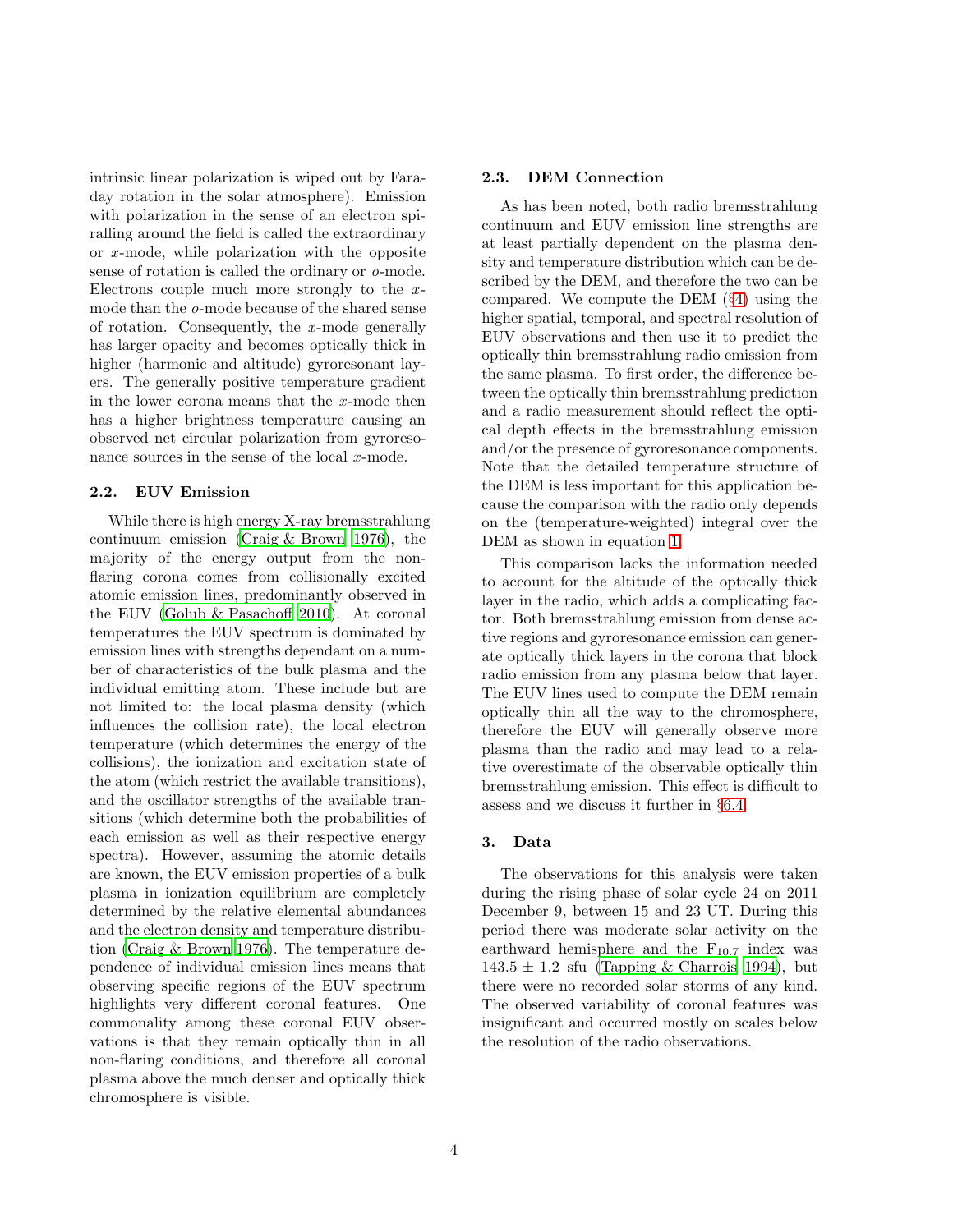# 3.1. Karl G. Jansky Very Large Array

At the time of these observations, the Karl G. Jansky Very Large Array (VLA, operated by the National Radio Astronomy Observatory) was in the process of being upgraded, and data were taken as a shared–risk project. As such, only 17 of the VLA's nominal 27 available antennae were equipped with the "S-band" feeds  $(2 - 4 \text{ GHz})$ needed to observe  $F_{10.7}$ . The VLA was in its most compact ("D") array configuration, appropriate for recovering the flux of large–scale sources in the solar atmosphere. The reduced number of antennae decreased the resulting image quality significantly, because of both the reduced coverage of the u-v plane, as well as the 37% decrease in collecting area. For this analysis, eight 2 MHz channels centred on 2.783 GHz were summed for a total bandwidth of 16 MHz. Solar observations in Sband are taken with the additional nominally-20 dB attenuators in the signal path and these add phase changes that are corrected using independently measured values of the delays (Bin Chen, private communication). Unfortunately, the measurements of the primary flux calibration source were corrupted, preventing independent measurement of the amplitude changes due to the attenuators. Consequently, the solar fluxes were calibrated assuming exactly 20 dB of attenuation and a nominal flux for the secondary calibrator. We estimate that the VLA solar fluxes therefore have an uncertainty of order 20%.

The field of view of a single VLA pointing with the S-band receivers is nominally 15′ and therefore mosaicking is required to image the entire 30′ diameter solar disk. A honeycomb pattern mosaic was used, with a single pointing at disk center surrounded by six fields designed to overlap by half a beam width. The center of each field was tracked over the course of the eight hour observation, taking into account solar differential rotation. This led to some slight feature smearing near the edges of each field, but the magnitude was well below the final 25′′ resolution of the observation and there appeared to be no effect on the final mosaic image. Each field was calibrated separately and then the fields were imaged jointly in a single map using maximum entropy deconvolution. The images were restored with a spatial resolution of 25′′. Due to the limited field of view, as well as the restriction caused by the minimum baseline, the observations were insensitive to emission on the scale of the solar disk. Attempts to restore this component using a default disk of the right dimension in the deconvolution process were unsuccessful (because they failed to produce a mostly flat disk as seen in the Allen Telescope Array observation of [Saint-Hilaire et al. 2012\)](#page-14-16), and we therefore do not address the spatial distribution of the large–scale emission here. This large–scale component will be analyzed with a subsequent data set acquired using more antennae and a larger mosaic pattern.

## 3.2. Nobeyama Radioheliograph

The 17 GHz data from the Nobeyama Radioheliograph (NoRH; [Nakajima et al. 1994\)](#page-14-21) were used to assess optical depth effects in the bremsstrahlung radio emission (the optical depth of bremsstrahlung at 17 GHz is 37 times smaller than at 2.8 GHz) and as a calibration check. NoRH makes full disk images of the Sun at 17 and 34 GHz every day between 23:00 and 06:30 UT. Located in Japan, the dedicated solar array is unable to observe simultaneously with the VLA, and therefore the Nobeyama images collected just after the completion of the VLA observation were used. The data were mapped and calibrated using standard procedures: amplitude calibration assumed that the background disk component that generally dominates the total flux had a brightness temperature of  $10^4$  K, which is known to be consistent with well–calibrated flux monitoring at this frequency by the Nobeyama polarimeters (NoRP; [Nakajima et al. 1985](#page-14-22)). The magnetic field dependence of equation [2](#page-2-2) means that 17 GHz is only sensitive to gyroresonance emission from strong magnetic fields, requiring a coronal field greater than 2000 G to observe the third harmonic. Coronal magnetic field strengths this high are typically only seen in the case of very large active regions. Given the absence of such regions during the observation, the Nobeyama observations are expected to detect purely bremsstrahlung emission from the solar atmosphere that is excess to the (chromospheric) background brightness temperature level of  $10^4$  K. The 17 GHz image was made by synthesizing and deconvolving data taken at 45 s intervals over a period of several hours, and rotating the final image back in time to match the VLA image. The spatial resolution in the final 17 GHz image is 12′′, and the flat background disk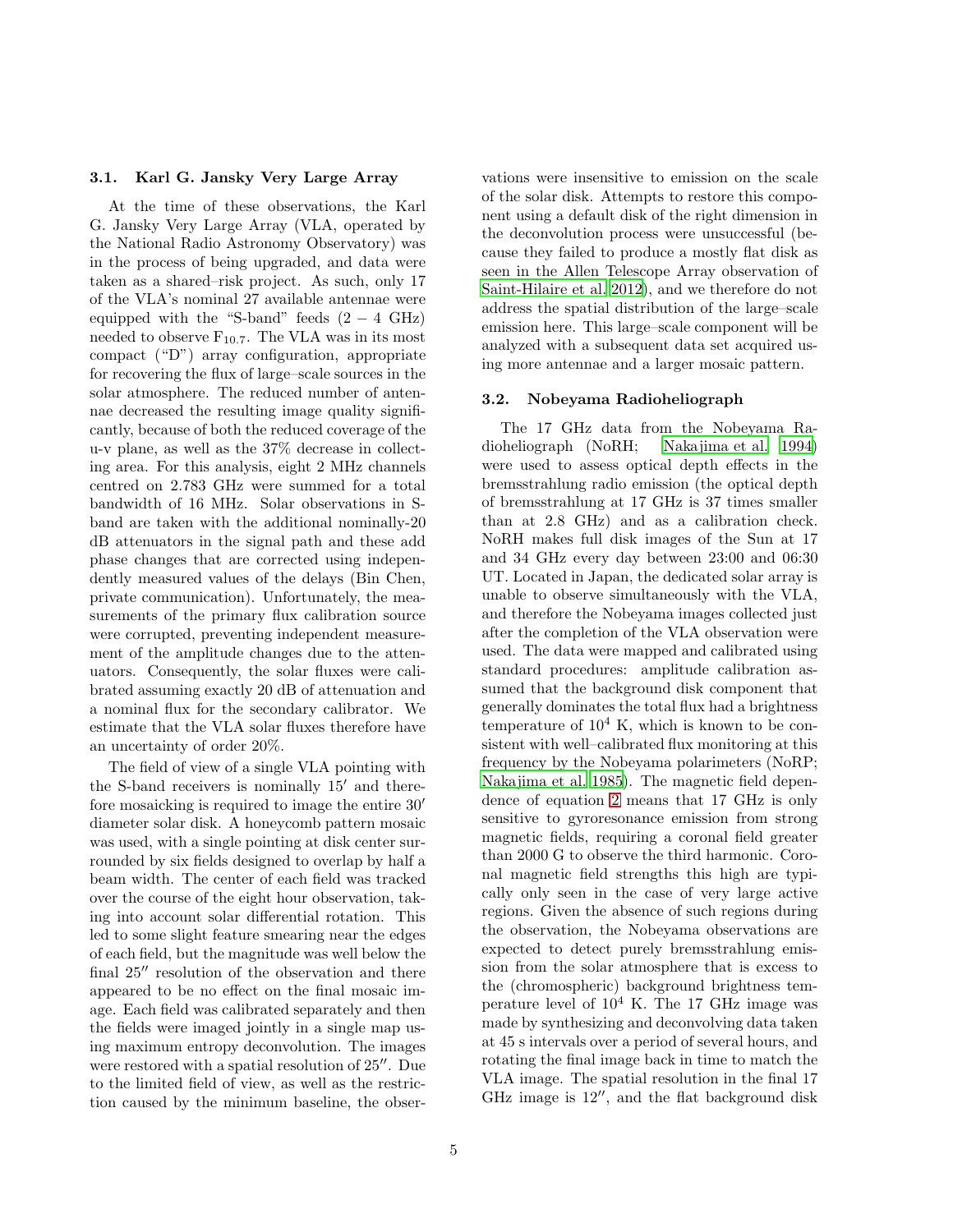of  $10^4$  K (with a radius 1.0125 times the photospheric radius that fits the 17 GHz visibilities) is subtracted for the region analysis.

#### 3.3. Atmospheric Imaging Assembly

The full disk EUV images used for this analysis came from the Atmospheric Imaging Assembly (AIA) [\(Lemen et al. 2012\)](#page-14-23) aboard the Solar Dynamics Observatory satellite. All six coronal EUV channels  $(94\text{\AA}, 131\text{\AA}, 171\text{\AA}, 193\text{\AA}, 211\text{\AA}, \text{and}$ 335Å) were used at one minute cadence over the course of the VLA observation. The point spread function corrections from [Poduval et al. \(2013\)](#page-14-24) were applied to the level 1.5 images which were then summed after rotation to a common time at the midpoint of the VLA observation to produce longer integrations and increase the signal to noise. The blurring created by small scale feature fluctuations during this long integration had no effect on our results because the bremsstrahlung prediction resulting from the EUV data was convolved with a 25′′ Gaussian beam before analysis to match the resolution of the radio observations. The EUV image sequence was also used to check for any time variability that might affect our results (Figure [1\)](#page-6-0). No major time variability is present and therefore the time-integrated EUV data is appropriate for comparison with the 8–hour VLA data set.

#### 3.4. Helioseismic and Magnetic Imager

Photospheric line–of–sight magnetic field measurements were obtained by the Helioseismic and Magnetic Imager (HMI) [\(Scherrer et al. 2011\)](#page-14-25) on the Solar Dynamics Observatory. These  $4096 \times$ 4096 low–noise full sun magnetic field maps are produced every 5 minutes [\(Schou et al. 2011](#page-14-26)), but only the single observation closest to 19:00 UT (the central time of the VLA observation) was used because, like the corona, the photosphere showed very little variability during the observation window. While radio and EUV observations are sensitive to the corona and chromosphere which lie megameters above the photosphere, strong photospheric magnetic fields indicate large active regions which extend into the corona where gyroresonance emission should be the strongest. HMI magnetograms are used to qualitatively connect radio polarization measurements to the coronal magnetic field.

#### <span id="page-5-0"></span>4. The Differential Emission Measure

The emission measure (EM) of hydrogen in the corona is defined as:

$$
EM = \int_{0}^{l} n_e(s) n_H(s) ds
$$
 (3)

where  $n_e$  is the electron number density,  $n_H$ is the hydrogen number density, and  $l$  is the path length through the optically thin medium [\(Greenstein & Minkowski 1953\)](#page-14-27). Since the corona is not isothermal, it is conventional to use the differential emission measure (DEM) which represents the column–integrated plasma density as a function of temperature:

$$
EM = \int DEM(T) dT \tag{4}
$$

with

$$
\text{DEM}(T) = \int \frac{\text{d}n_e(s)n_H(s)}{\text{d}T(s)} ds \tag{5}
$$

The observed intensity  $I_{\lambda}$  at wavelength  $\lambda$  is then given by:

<span id="page-5-1"></span>
$$
I_{\lambda} = \int R_{\lambda}(T) \text{DEM}(T) dT \qquad (6)
$$

where  $R_{\lambda}(T)$  is the temperature response function of the instrument. This response function is dependent on both the technical details of the instrument (wavelength resolution, filter passband shape, detector response, etc.) and the atomic physics of the emitting plasma (composition, transition probabilities, occupation states, temperature sensitivity, etc.). By observing multiple emission lines with different temperature sensitivity (either as spectral lines or through narrow band imaging) it is possible to invert the system of equations (equation [6\)](#page-5-1) to determine the DEM of the source plasma. However, with the addition of measurement errors such as Poisson noise and any instrumental effects, this system becomes underconstrained, and a precise, analytic inversion is impossible. Additionally, even if a self-consistent solution can be found, its relation to the actual emitting plasma is dependent on the atomic parameters in  $R_{\lambda}(T)$  which, in the EUV, may have errors of up to  $\sim 50\%$  [\(Zanna et al. 2011\)](#page-15-20). The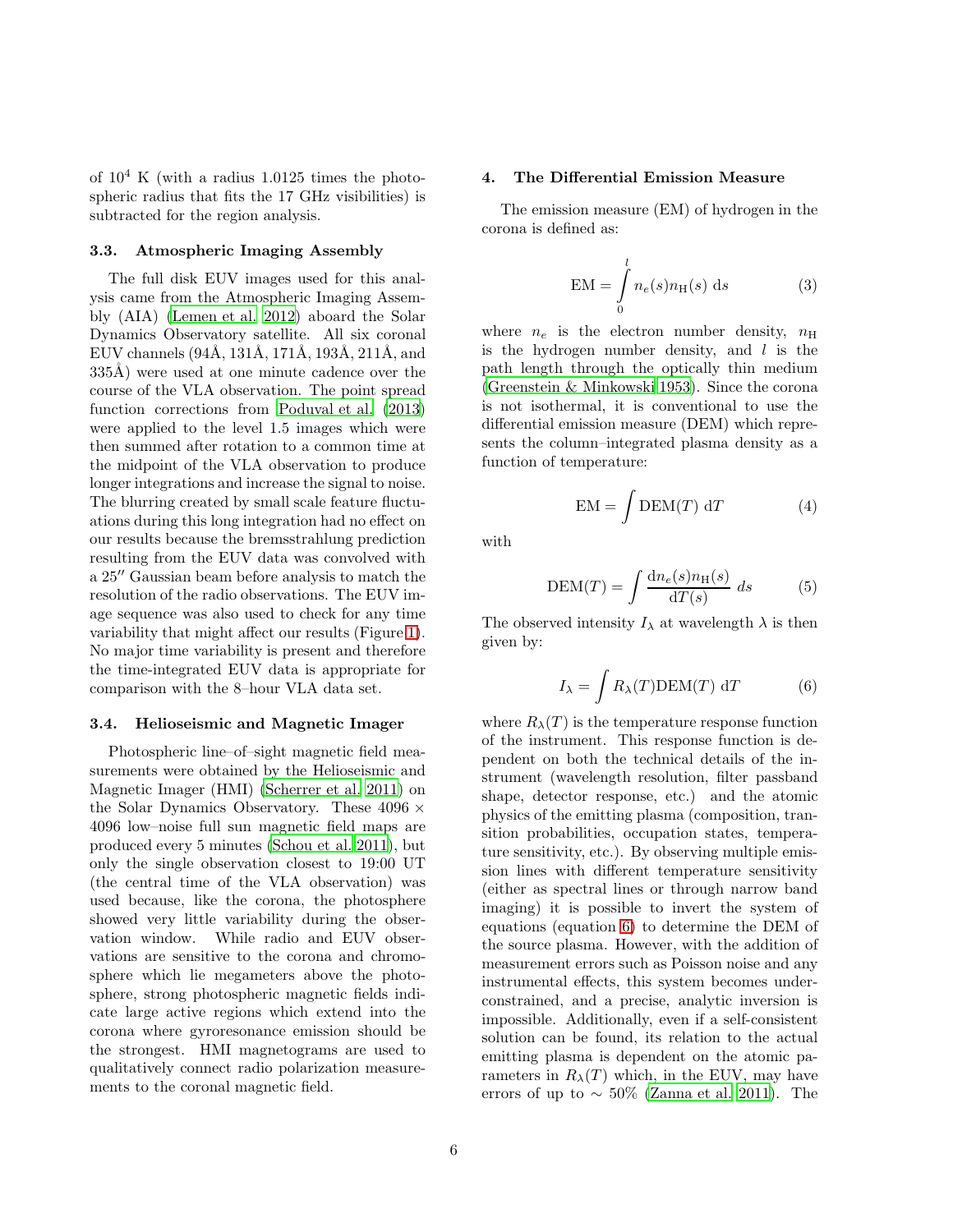<span id="page-6-0"></span>

Fig. 1.—: Full disk solar images of *left:* the eight hour integrated 211Å AIA image and *right:* the standard deviation of each pixel in the  $211\text{\AA}$  image time series plotted as a percentage of the observed flux. Notice that the on-disk variation is small, especially in active regions which have high signal to noise.

AIA response functions calculated using the CHI-ANTI package [\(Dere et al. 2009\)](#page-13-17) were used assuming coronal abundances (§[6.3\)](#page-11-0) and the CHIANTI default ionization balance [\(Boerner et al. 2012](#page-13-18)).

## 4.1. Solution Technique

This work uses the inversion method presented in [Plowman et al. \(2013](#page-14-28)). The code is based on the original procedure presented in [Hannah & Kontar \(2012\)](#page-14-29) and uses a multi-step process to invert a set of coronal flux measurements and derive the best source DEM distribution. The first pass involves a direct inversion of the input data using the instrument response functions themselves as the set of linearly–independent basis functions. This method naturally applies a minimum squared EM condition that prefers smooth solutions which tend to minimize unphysical negative EM contributions. A regularized solution with narrower basis functions is computed in order to remove the negative EM components entirely. This regularization is compared with the original solution and iteratively modified to slowly reduce the negative emission while ensuring that each step deviates by no more than the accepted  $\chi^2$  threshold. Three different regularization strengths are applied, and only if they all fail to converge are any negative EM components allowed to remain in the final solution. The primary advantage of this solution method is its speed, computing a full resolution AIA (4096×4096 pixels) DEM image in about one hour on a single processor workstation [\(Plowman et al.](#page-14-28) [2013\)](#page-14-28). The AIA images used here are dominated by the lines of Fe VIII, IX, XII, XIV, XVIII, and XXI, which together cover the temperature range  $log(T) = 5.6 - 7.0$  corresponding to the bulk of coronal plasma.

## 4.2. Full Disk DEM

Full disk representations of the calculated DEMs are shown in Figure [2.](#page-8-0) The left image shows the total emission measure which was obtained by integrating the DEM in each pixel over the temperature axis. This EM dominates the contribution to the final bremsstrahlung prediction because it is linear in the integral in equation [1](#page-2-1) and has over two orders of magnitude variation on the solar disk. On the right is an image of the emission-measure-weighted median temperature calculated from the derived full disk DEM. This map shows some small discontinuities along the east and north limb (which appear saturated in the image) but these regions play no role in the analysis as described in §[5.](#page-7-0) The temperature impacts the bremsstrahlung emission as  $T^{-0.5}$  [\(Dulk](#page-13-15)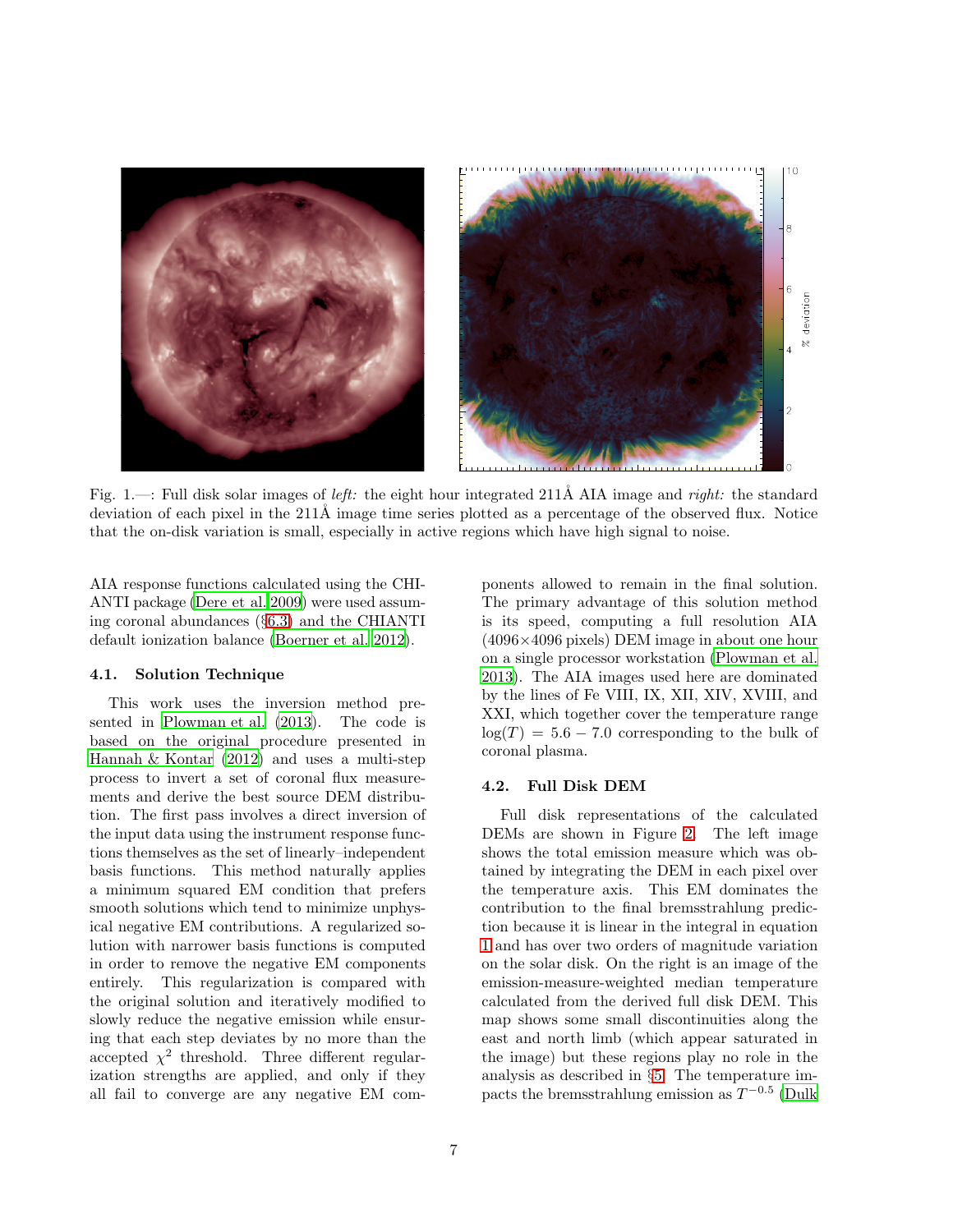[1985\)](#page-13-15) in the integral over temperature (Equation [1\)](#page-2-1), and, because the median temperature varies by only half an order of magnitude across the solar disk, the temperature variation plays a relatively minor role in the predicted radio fluxes compared to the emission measure.

# <span id="page-7-0"></span>5. Analysis

An image of the expected coronal component of the bremsstrahlung emission was calculated using the DEMs computed from the AIA images and equation [1,](#page-2-1) assuming a coronal abundance for Fe discussed in §[6.3.](#page-11-0) This image was computed at the full AIA resolution and then convolved with a 25′′ full width half maximum Gaussian and down– binned to match the resolution of the radio observations. The brightness temperature of the bremsstrahlung prediction and radio observation are shown in Figure [3](#page-8-1) on the same scale, with individual regions outlined and labelled. Notice that while the overall morphologies agree quite well, the observation has large, high temperature emission peaks from the centres of many of the regions which are absent from the bremsstrahlung prediction. Additionally, the bremsstrahlung prediction has significantly more faint emission surrounding the active regions than was observed. It is important to emphasize that the prediction image is based on the AIA observations and therefore it will vary from the observed optically thin bremsstrahlung wherever the EUV is sensitive to different plasma than the radio.

The average  $F_{10.7}$  flux measured by the official Solar Monitoring Program in Penticton, Canada, at 18, 20, and 22 UT on 2011 December 9 was  $143.5 \pm 1.2$  sfu. Subtracting the quiet sun background of  $67.2 \pm 2.1$  sfu (the  $65.2 \pm 2.0$  sfu constant solar minimum level scaled to a Sun-Earth separation of 0.985 AU) leaves an observed variable  $F_{10.7}$  component of  $76.3 \pm 2.4$  sfu. The total  $F_{10.7}$ flux from the predicted bremsstrahlung image was  $77.7 \pm 0.1$  sfu, which compares well with the observed variable flux. This suggests that gyroresonance emission is not distorting the  $F_{10.7}$  flux significantly since the optically thin bremsstrahlung component can account for all of the variable  $F_{10.7}$ on this day. However, this conclusion ignores several complicating details which are discussed in §[6.](#page-10-0)

## 5.1. Region comparison

The full disk images in Figure [3](#page-8-1) cannot be compared quantitatively because of the failure to restore the flat background disk (which is in any case absent from the EUV images) to the  $F_{10.7}$ radio image. Instead, individual regions on the Sun for which the imaging is reliable were analyzed. The bremsstrahlung prediction, radio intensity, circular polarization, and photospheric line–of–sight magnetic field strength in each region were compared in order to determine if gyroresonance emission was present. These comparisons for the regions with the largest observed polarizations are shown in Figure [4.](#page-9-0) In region 3, the general morphologies of the observed and predicted active regions agree very well despite the much higher observed radio brightness temperature than predicted by the EUV data. Additionally, the circular polarization signal is large above the strong photospheric magnetic fields, as expected. The remaining three regions shown in the figure each display varying levels of morphological deviation between the bremsstrahlung prediction and radio observation, suggesting that there are gyroresonance sources offset from the peak bremsstrahlung emission (because optical depth effects in the bremsstrahlung sources will not produce offsets). In region 4, the peak observed emission is shifted to the southwest by about 20′′, aligning with the observed polarization signal. The observation of region 10 extends east and west farther than the predicted emission, aligning with the polarization signal directly above the east-west oriented photospheric magnetic fields. Region 15 shows a strongly polarized radio source above an isolated sunspot with no corresponding predicted bremsstrahlung source. These regions show that the VLA resolution is sufficient to extract active region details in both the intensity and the individual polarization channels, allowing for the identification of large gyroresonance sources simply from the polarization and morphological inconsistencies.

In order to isolate the active region fluxes from any larger-scale background, identical background– subtraction approaches were used in both the bremsstrahlung prediction and the radio observation to allow quantitative comparison between the data sets. This involved using the solar disk around the border of each region to estimate the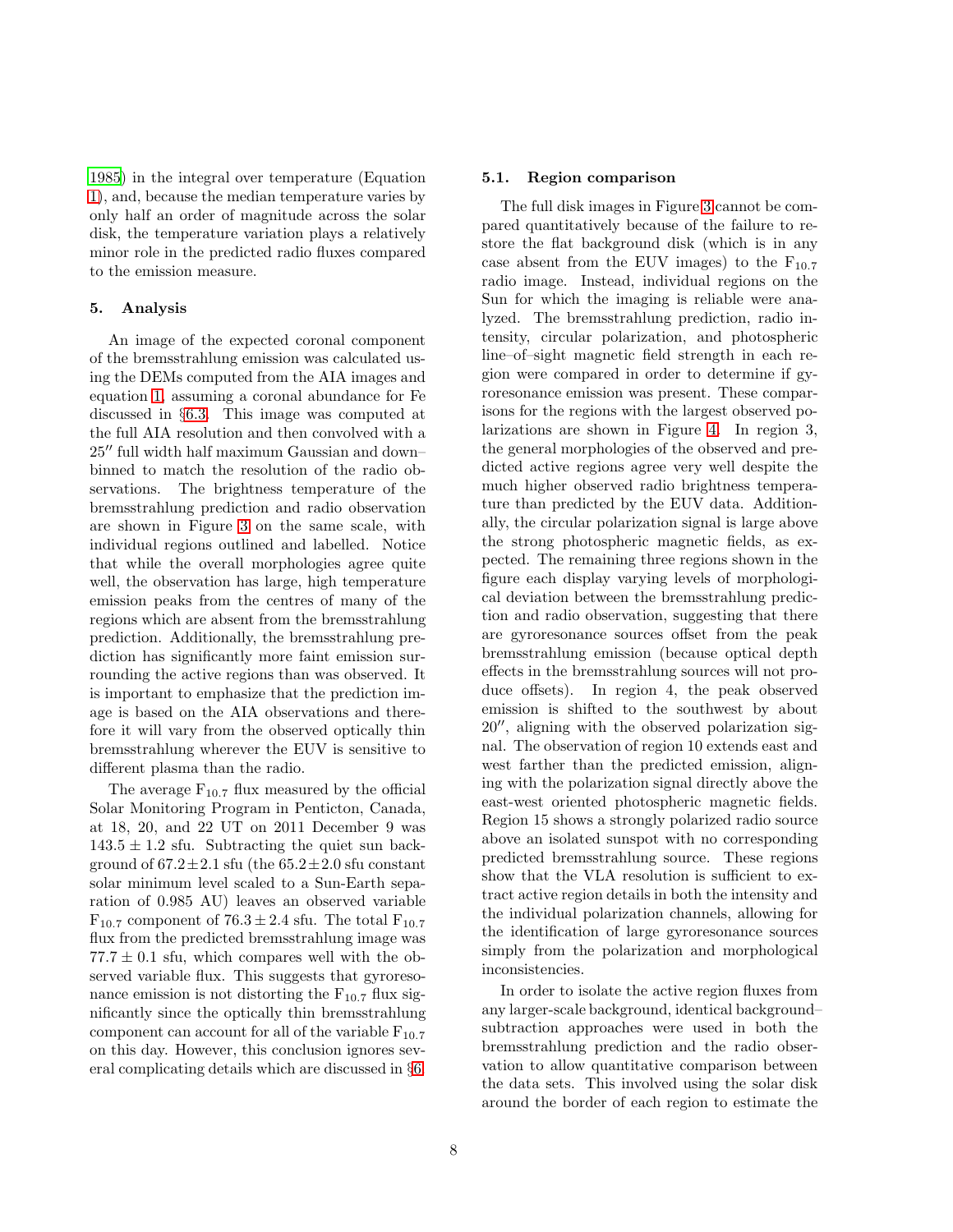<span id="page-8-0"></span>

Fig. 2.—: Full disk solar images of *left:* the total emission measure and *right:* the emission-measure-weighted median temperature as calculated from the AIA images.

<span id="page-8-1"></span>

Fig. 3.—: Full disk solar images on the same brightness temperature scale of *left:* the optically thin bremsstrahlung prediction and *right:* the 2.783 GHz observation. Individually analyzed regions are boxed and numbered.

disk emission within the region itself. This was done for concentric borders up to 3′ outside each region, using the average result to calculate the region flux and the variation in the total region flux as a measure of the uncertainty. Note that while these uncertainties are quoted for the remainder of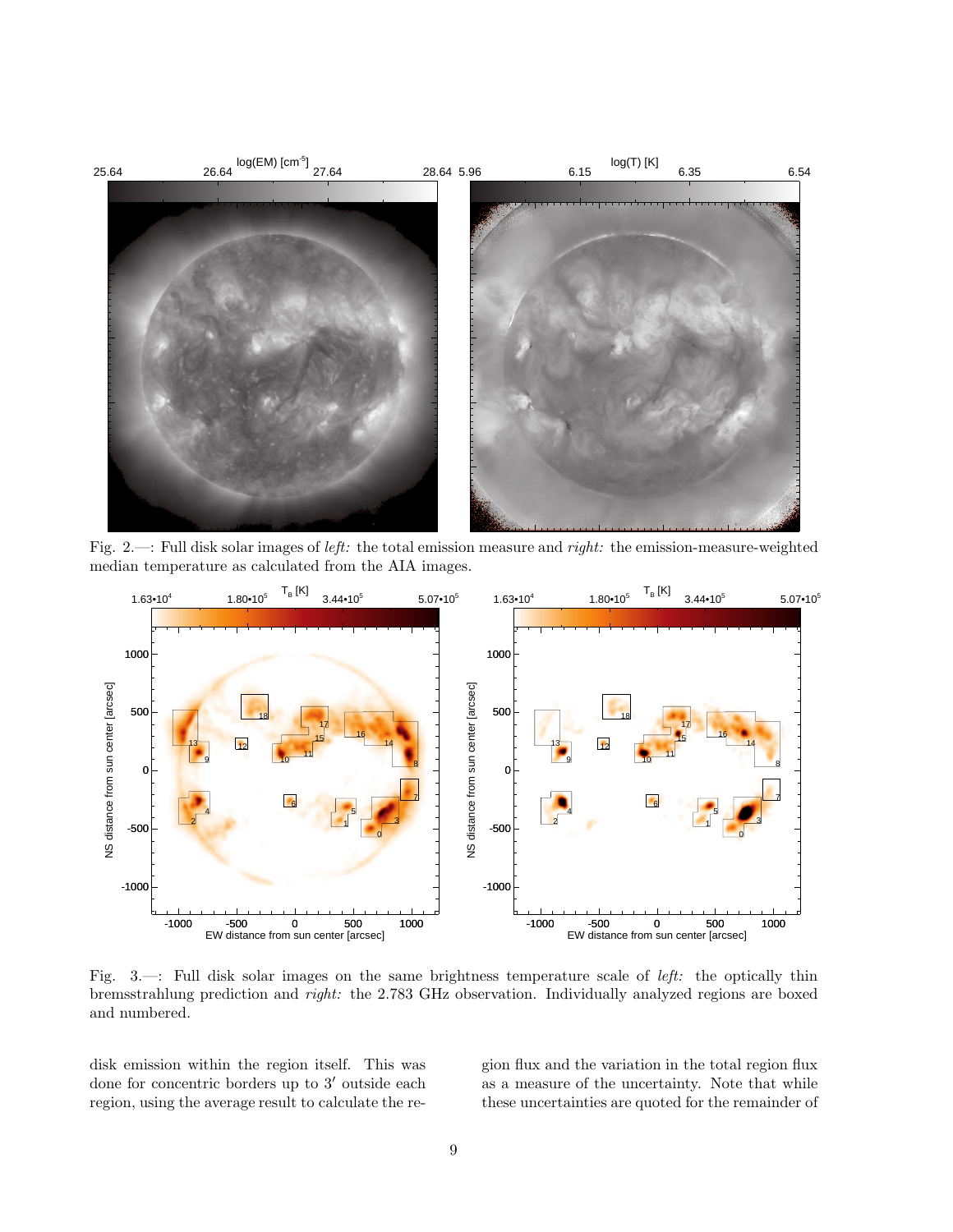<span id="page-9-0"></span>

Fig. 4.—: Individual regions of interest which each have a peak polarization brightness temperature greater than  $10^5$  K. The left pane shows the bremsstrahlung prediction as an inverted heat map with the radio intensity over-plotted with white contours at  $(8, 16, 32, 64, 128, 256, 512, 1024) \times 10^3$  K. The right pane shows the photospheric line-of-sight magnetic field in gray scale with the radio polarization brightness plotted with contours (blue for left hand polarization and red for right hand polarization) at  $\pm(8, 16, 32, 64, 128, 256, 512) \times$ 10<sup>3</sup> K. The small black circle in the top right corner of the left pane is the approximate beam size and the white plus signs mark the location of peak observed radio intensity. The left pane also lists the peak brightness temperature of the radio observation (white) and the bremsstrahlung prediction (black) while the right pane lists the minimum (left hand) and maximum (right hand) polarization brightness temperatures.

the paper, the systematic uncertainties associated with the DEM calculation and the uncertainty in the VLA flux calibration may be much larger (as discussed in §[6.4\)](#page-12-1). The flux from each region is plotted in Figure [5](#page-10-1) where the regions have been classified based on their maximum polarization brightness temperature and their proximity to the solar limb.

We emphasize peak circular polarization brightness temperature rather than degree of polarization because the effective noise level in the latter is very high. This is due to both the noise level in Stokes I and V and our inability to fully restore the disk emission in total intensity which greatly affects the low intensity regions. In addition, the large beam size at 2.8 GHz results in smearing between any smaller gyroresonance sources and the more extended bremsstrahlung emission. In some cases (notably region 10), oppositely polarized gyroresonance sources overlap within the 25′′ beam size and cancel, resulting in artificially low polarization. All the regions with strong circular polarization show degrees of polarization greater than 30%, but this is likely an underestimate.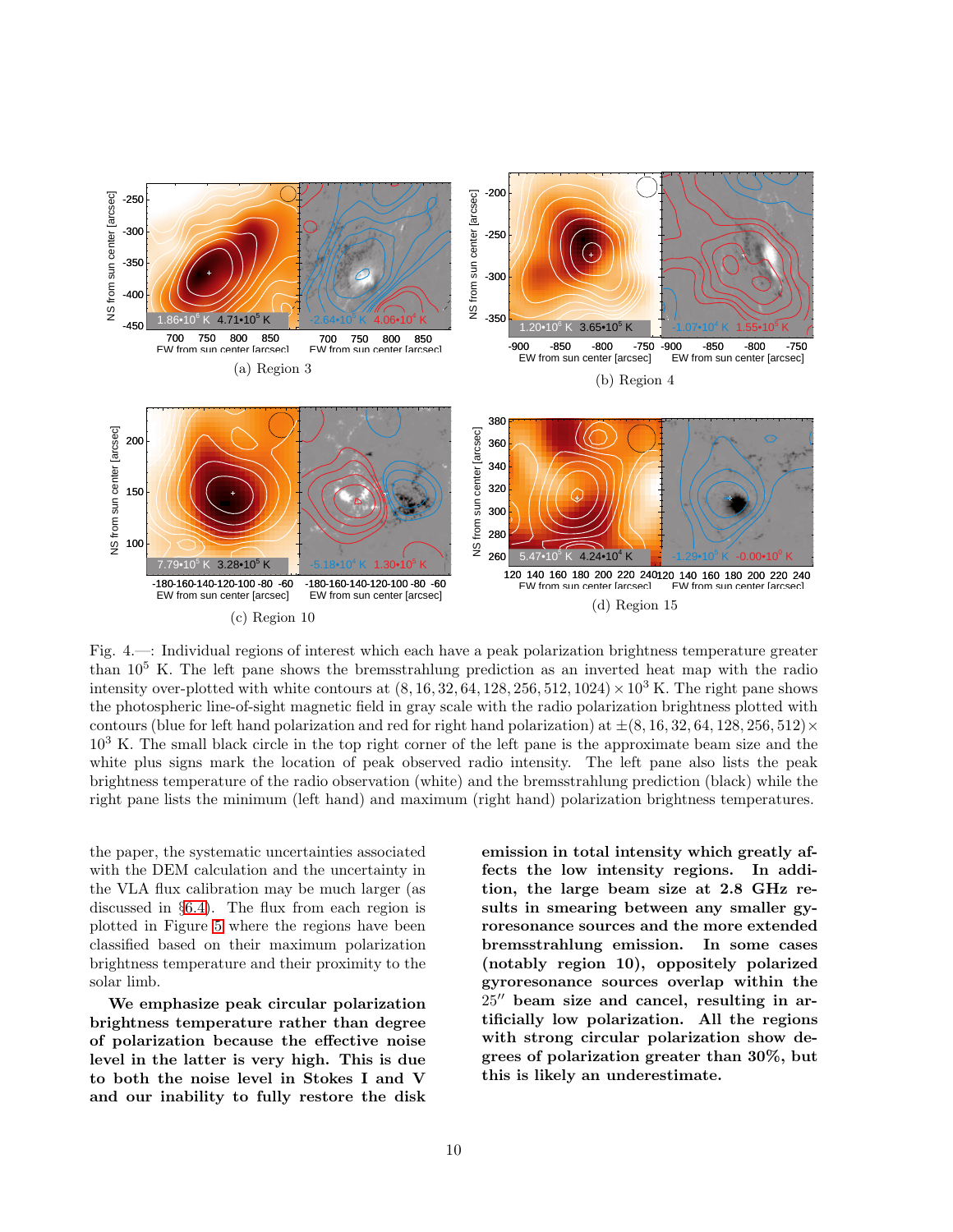<span id="page-10-1"></span>

Fig. 5.—: Total flux observed in each region at *left:* 2.783 GHz and *right:* 17 GHz is plotted against the total predicted optically thin bremsstrahlung emission. The dotted lines indicate where the bremsstrahlung prediction equals the observed flux. Regions which lie above the line have more observed flux than is predicted, suggesting gyoresonance emission. Regions which lie below the line are non-physical and indicate more predicted optically thin bremsstrahlung emission than the total observed flux. Regions labelled in red have peak polarization brightness temperatures of  $T_B \ge 10^5$ K, blue regions have  $5 \times 10^4 \le T_B \le 10^5$ K, black regions have  $T_B \leq 5 \times 10^4$ K, and green regions lie above the solar limb.

#### <span id="page-10-0"></span>6. Discussion

#### 6.1. Full disk

A dramatic feature of Figure [3](#page-8-1) is that the EUV– predicted radio fluxes of the regions at the solar limb are all well in excess of their counterparts in the radio image. This effect can also be seen in the left panel of Figure [5](#page-10-1) where the limb regions are plotted as green points which all lie in the non-physical regime. The total predicted bremsstrahlung flux from the limb regions was  $8.2 \pm 0.3$  sfu whereas only  $2.3 \pm 0.1$ sfu was observed. Correcting for this  $5.9 \pm 0.3$ sfu difference in the limb flux suggests that there should be  $71.8 \pm 0.3$  sfu of optically thin coronal bremsstrahlung in the  $F_{10.7}$  signal. Comparison to the observed  $76.3 \pm 2.4$  sfu variable component now suggests the presence of a small amount of gyroresonance emission. Note that this is a conservative correction for the discrepancy at the limb because it does not account for any of the limb emission

outside the main active regions.

The chromosphere provides the optically thick background for both the radio and EUV observations and therefore sets the height of the visible solar limb, however this height is frequency dependent. The effective solar limb at 2.8 GHz is around 30′′ above the solar photosphere [\(Gary](#page-14-30) [1996\)](#page-14-30), while the height of the effective solar limb at EUV wavelengths is only a few arcseconds above the photosphere [\(Auchere et al. 1998;](#page-13-19) [Zhang et al.](#page-15-21) [1998\)](#page-15-21). It is believed that the extra height of the radio limb is due to cool filamentary chromospheric material (such as spicules) that extends into the solar corona and can provide extra opacity at the limb. We interpret the depressed radio signal from the limb regions as the occultation of emission originating behind the chromospheric limb. This has interesting implications for  $F_{10.7}$  as an EUV proxy because the difference in limb altitude may cause the obscuration of a significant fraction of the solar emission in the radio which is visible in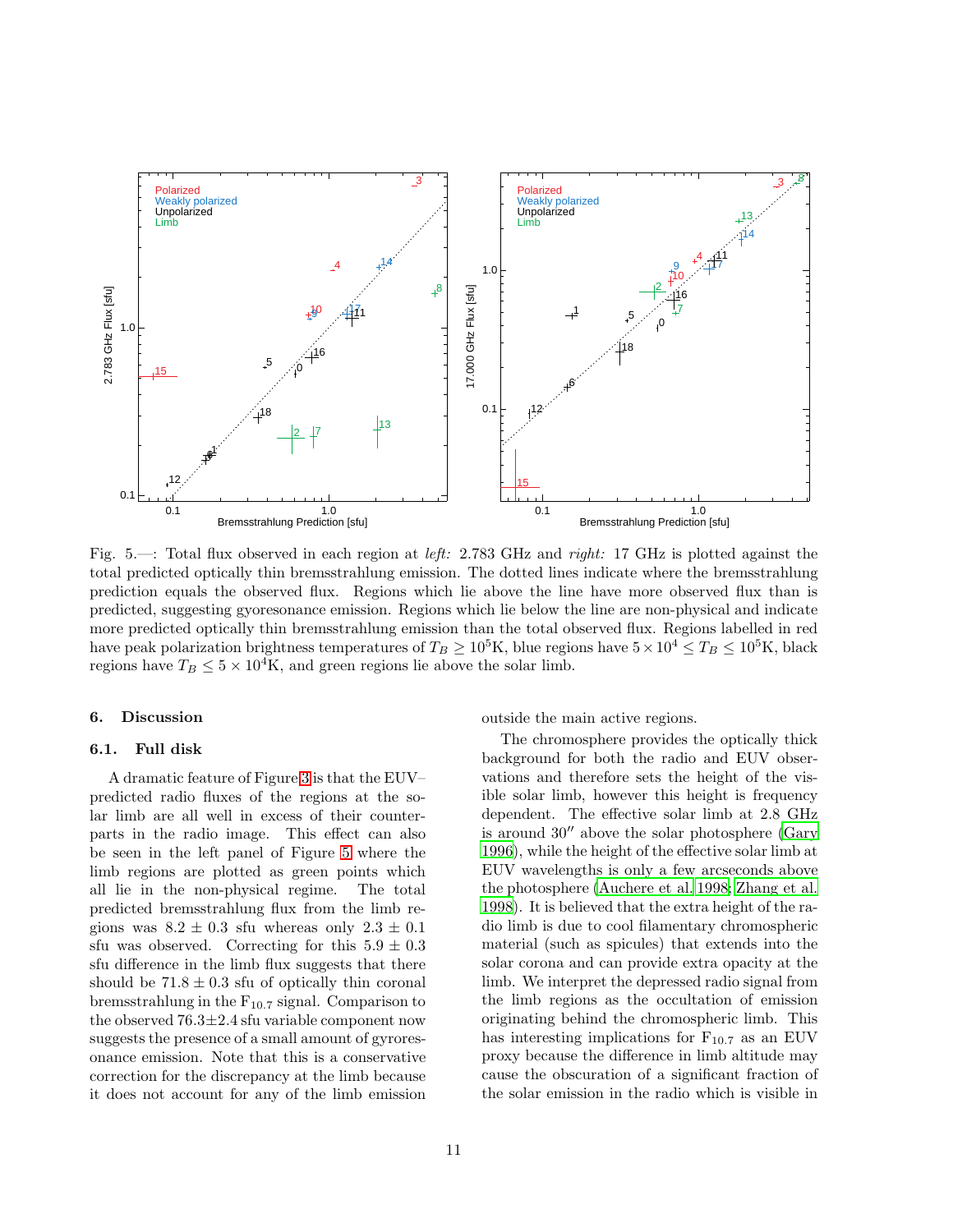the EUV. In this case, plasma that produced at least  $7.7 \pm 0.5\%$  of the variable  $F_{10.7}$  component and which was visible in EUV was not observed in the radio. Not only does this complicate comparison of  $F_{10.7}$  and EUV fluxes, it also causes an offset in time-series comparisons because EUV sources will become visible before corresponding  $F_{10.7}$  sources rotate into view, and will remain visible after  $F_{10.7}$  sources rotate behind the limb.

## 6.2. Individual regions

Bremsstrahlung emission is usually weakly polarized and gyroresonance sources are often strongly polarized, therefore those regions which had highly polarized emission were suspected gyroresonance sources. In Figure [5](#page-10-1) the observed regions were categorized based on the peak polarization brightness temperature. Regions with a peak polarization brightness temperature  $T_B \geq 10^5$  K at 2.783 GHz were deemed to have strong polarization and all lie well above the bremsstrahlung line, therefore confirming that they have significant gyroresonance contribution. Regions with  $5 \times 10^4 \le T_B \le 10^5$  K were classified as weakly polarized, possibly containing gyroresonance sources, while regions with  $T_B \leq 5 \times 10^4$  K were deemed to be insufficiently polarized and were unlikely to contain significant gyroresonance sources. These weakly polarized and unpolarized regions all have fluxes very close to the bremsstrahlung predictions, with only two (regions 5 and 9) showing significant observed radio excess. The total radio excess which is interpreted as the gyroresonance contribution (although this could also be due in part to the bremsstrahlung becoming optically thick) was  $5.6 \pm 0.2$  sfu in the regions with strong polarization,  $0.3 \pm 0.2$  sfu in the weakly polarized regions, and  $0.3 \pm 0.2$  sfu in the unpolarized regions. More than 60% of the total gyroresonance emission originates in region 3, the largest disk active region.

This analysis suggests that  $6.2 \pm 0.3$  sfu or  $8.1 \pm 0.5\%$  of the variable  $F_{10.7}$  signal recorded on 2011 December 9 resulted from gyroresonance emission. While this is a small percentage it is well above the precision of the Penticton  $F_{10.7}$  measurements and could be sufficient to account for the known  $\sim 10\%$  density errors resulting from F10.7 driven thermosphere models [\(Bowman et al.](#page-13-20) [2008\)](#page-13-20). It is important to note that this gyroresonance emission, if it were constant (or even a constant fraction of the variable component), would have little impact on the use of  $F_{10.7}$  as an EUV proxy. However, since the gyroresonance contribution is dominated by the largest active region, we speculate that it is likely to be a much larger fraction of  $F_{10.7}$  at times of high solar activity and this could affect the use of  $F_{10.7}$  as an EUV proxy.

## <span id="page-11-0"></span>6.3. Coronal Iron Abundance

A straightforward result of this analysis is confirmation that the iron abundance in the corona is  $N_{\text{Fe}}/N_{\text{H}} = 1.26 \times 10^{-4}$ , an enhancement of about a factor of 4 over the photospheric value. Two independent results which depend on the coronal value of  $N_{\text{Fe}}/N_{\text{H}}$  confirm this conclusion: the total bremsstrahlung flux derived from the AIA data matches the coronal contribution to  $F_{10.7}$  derived by subtracting the solar minimum flux from the measured  $F_{10.7}$  flux during the observation; and the fluxes of the 17 GHz active regions, which are known to be well calibrated by matching the NoRH full-disk flux to the calibrated NoRP patrol measurement, are consistent with the predictions from AIA data. The inferred DEM of H, to which the predicted bremsstrahlung radio flux is proportional, depends inversely on the assumed iron abundance: if  $N_{\text{Fe}}/N_{\text{H}}$  were to be photospheric, the  $F_{10.7}$  prediction based on the AIA data for this day would be  $67.2 + (4 * 77.7) = 378$  sfu, rather than the measured  $143.5 \pm 1.2$  sfu. These results are consistent with [White et al. \(2000\)](#page-15-15) who found an iron abundance of  $N_{\rm Fe}/N_{\rm H}$  = 1.56  $\times$  $10^{-4}$  with approximate 20% errors by comparing radio observations with bremsstrahlung predictions from EUV DEMs in a single active region. Note that our assumption that the solar minimum flux has no significant coronal contribution disagrees with the model of [Zirin et al. \(1991\)](#page-15-6), but [Landi & Chiuderi Drago \(2003,](#page-14-4) [2008](#page-14-5)) carried out a careful comparison of the solar minimum radio spectrum with a DEM derived from UV and EUV data and in their results the  $F_{10.7}$  solar minimum flux has only a small coronal contribution.

Features other than coronal emission from active regions, including flares (which may be dominated by evaporated chromospheric material) and energetic particles, have shown different abundances, ranging from 1.2 [\(Meyer 1985\)](#page-14-31) to 13.1 [\(Reames 1999\)](#page-14-32) times the photospheric level. Our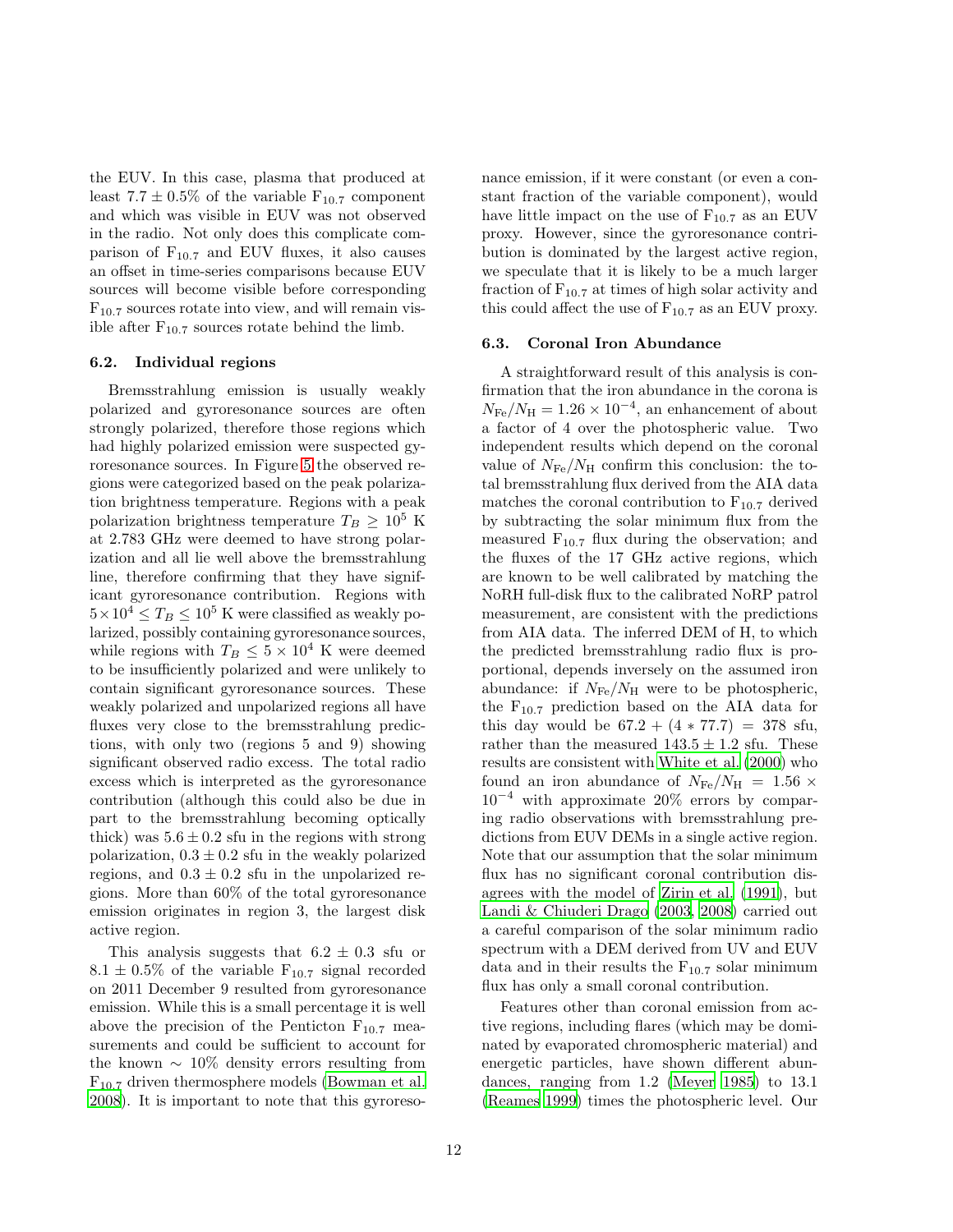results suggests that an iron enhancement of 4 is generally appropriate for coronal active regions: we will pursue this result further in a future study.

#### <span id="page-12-1"></span>6.4. Uncertainties

It should again be noted that the systematic uncertainties involved in this analysis are much greater than the statistical errors quoted above. Systematics such as the iron abundance and improper calibration of the VLA 20 dB attenuators cause constant offsets and therefore affect the overall agreement of the disk fluxes (although this does not apply to the well-calibrated 17 GHz data). The effects of these constant offsets is minimized by normalizing each region to the local disk background as described in section [5.](#page-7-0) However, based on the errors in coronal abundance studies as well as differences between the flux observed with the VLA and the official record measured at Penticton, we expect both of these error sources to be on the order of 20%.

Uncertainties in the DEM solutions could have spatially variable errors depending on the underlying plasma parameters. We expect these errors to be on the order of 10% or less but it is difficult to quantify the extent to which deviations between the derived DEM and the ground truth plasma parameters change the results due to the non-linear influence of the DEM on the bremsstrahlung prediction. However, the comparison of the bremsstrahlung prediction to the 17 GHz Nobeyama observation in Figure [5](#page-10-1) shows no clear correlation of deviation with active region size. This suggests that there is no systematic bias and that any pixel scale statistical errors in the DEM are washed out when integrating over an entire active region.

No attempt was made to account for the underestimation of gyroresonance emission because of the predicted bremsstrahlung emission originating from below the optically thick gyroresonance layer. If the most extreme case is assumed, that all of the observed radio emission from the strongly polarized regions resulted from gyroresonance emission (i.e., all of the predicted bremsstrahlung emission occurred below the optically thick gyroresonance layer), then the total gyroresonance flux from these regions would be  $10.9\pm0.1$  sfu. This is a generous upper limit which, while it does allow a possible factor of two difference in the gyroresonance flux, still restricts the total gyroresonance to less than 15% of the variable  $F_{10.7}$  component.

## <span id="page-12-0"></span>7. Conclusion

Understanding the sources of the solar  $F_{10.7}$ flux is important if it is to be used reliably as an EUV proxy in thermosphere/ionosphere models. By comparing a full disk VLA observation with the  $F_{10.7}$  bremsstrahlung emission predicted from DEMs calculated with AIA images, we find that  $8.1 \pm 0.5\%$  of the variable  $F_{10.7}$  flux on 2011 December 9 can be attributed to the gyroresonance mechanism. This gyroresonance contribution does not directly correlate with solar EUV flux and therefore should be removed from  $F_{10.7}$  when it is used as an EUV proxy. While this is a small fraction of the  $F_{10.7}$  signal, it is commensurate with the density errors in current ionospheric modelling efforts.

We also identify unexpected occultation due to the optically thick chromosphere of  $F_{10.7}$  flux originating from behind the solar limb. It appears that this effect could cause systematic errors in  $F_{10.7}$ time series at the active region scale (on the order of 10 sfu) at one day time scales. To our knowledge, this effect has not previously been considered as a possible complication when comparing  $F_{10.7}$  to EUV emission. For our observation, the on-disk gyroresonance excess  $(6.2 \pm 0.3 \text{ sft})$  almost perfectly cancels the off disk paucity (minimum of  $5.9 \pm 0.3$  sfu). There is no reason for these two effects to be correlated except in the general sense that both are likely to vary with the general level of activity, and consequently it seems unlikely that they will generally offset each other as well as they do here.

The details of these results depend strongly on the coronal iron abundance which is inherent in the calculation of the DEM. By comparing the bremsstrahlung prediction with the coronal contribution to the  $F_{10.7}$  measurement and with the Nobeyama 17 GHz images, we confirm a coronal iron abundance of  $N_{\text{Fe}}/N_{\text{H}}$  = 1.26 × 10<sup>-4</sup> (the standard coronal abundance in the CHIANTI database; [Dere et al. 1997](#page-13-21); [Landi et al. 2013\)](#page-14-33) which is used in the calculation of AIA temperature response functions. These results are subject to various potential systematic error sources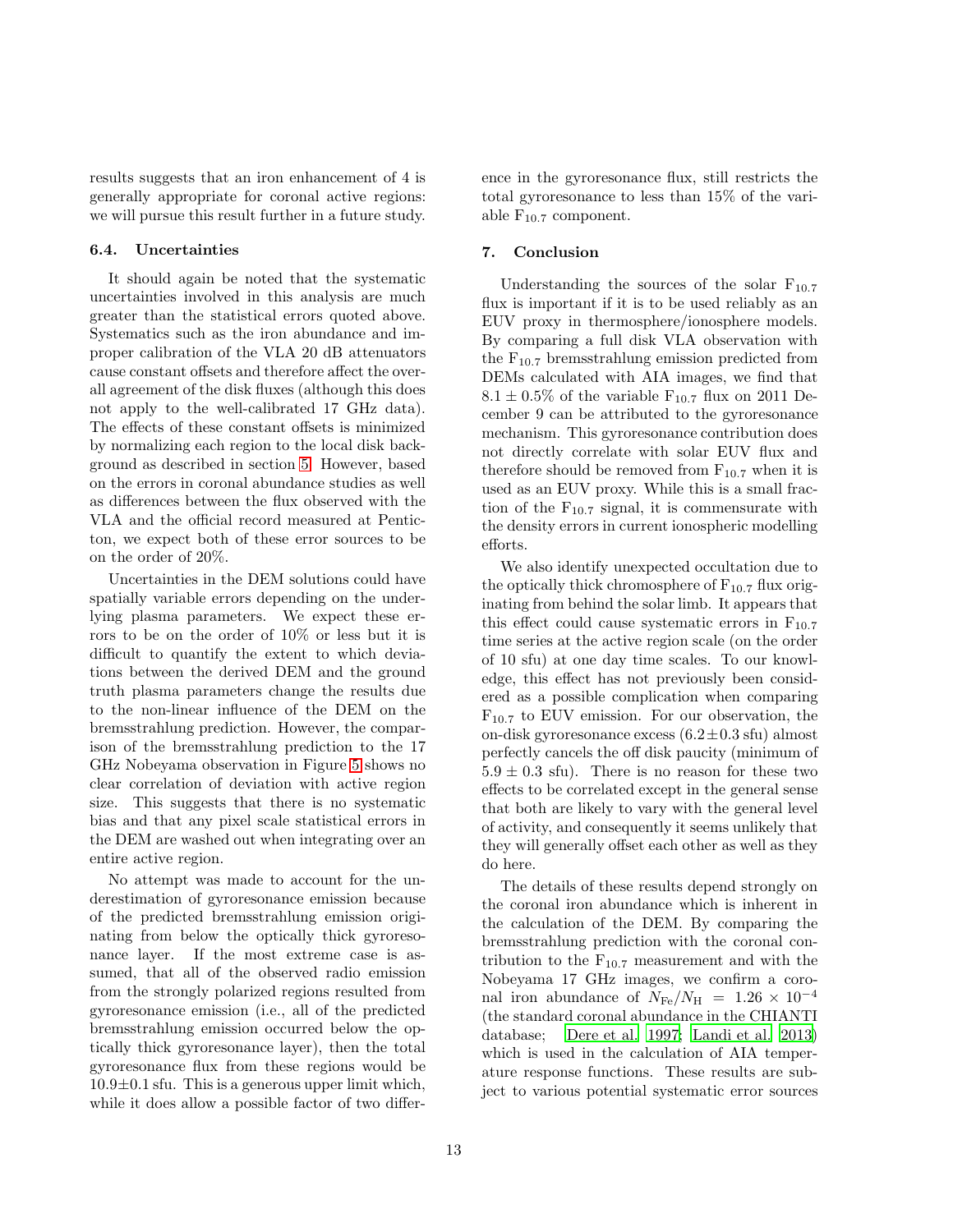which are difficult to quantify, but have estimated accuracies on the order of 20%.

No general statements about the effects of gyroresonance and limb corrections on the  $F_{10.7}$  index can be made at this time because a single measurement is insufficient to characterize their temporal variability. Additionally, based on the untested systematic biases from the VLA calibration complications and the confusion regarding the altitude of optically thick gyroresonance layers, caution should be taken when considering these results. The temporal variability of the gyroresonance fraction and the effects of gyroresonance emission altitude will be addressed further in future studies for which the data have already been collected.

*Acknowledgements:* S.W. would like to acknowledge valuable conversations with Ken Tapping. The National Radio Astronomy Observatory is a facility of the National Science Foundation operated under cooperative agreement by Associated Universities, Inc. We thank the Nobeyama Solar Radio Observatory for providing ready access to their data. Data supplied courtesy of the SDO/HMI and SDO/AIA consortia. SDO is the first mission to be launched for NASA's Living With a Star (LWS) Program. CHIANTI is a collaborative project involving George Mason University, the University of Michigan (USA) and the University of Cambridge (UK). This research has been made possible with funding from AFOSR FA9550-15-1-0014, NSF Career Award #1255024, New Mexico Space Grant (a NASA EPSCoR branch), and PAARE NSF:0849986.

# REFERENCES

- <span id="page-13-14"></span>Asplund, M., Grevesse, N., Sauval, a. J., & Scott, P. 2009, Annual Review of Astronomy and Astrophysics, 47, 481
- <span id="page-13-19"></span>Auchere, F., Boulade, S., Koutchmy, S., et al. 1998, Astronomy & Astrophysics, 336L, 57
- <span id="page-13-13"></span>Bastian, T. S., & Dulk, G. A. 1988, in Solar and Stellar Coronal Structure and Dynamics, ed. R. C. Altrock, 386–391
- <span id="page-13-5"></span>Bhatnagar, V. P., & Mitra, A. P. 1966, Journal of the Atmospheric Sciences, 23, 233
- <span id="page-13-18"></span>Boerner, P., Edwards, C., Lemen, J., et al. 2012, Sol. Phys., 275, 41
- <span id="page-13-7"></span>Bouwer, S. D. 1992, Solar Physics, 142, 365
- <span id="page-13-20"></span>Bowman, B. R., Kent Tobiska, W., Marcos, F. a., & Valladares, C. 2008, Journal of Atmospheric and Solar-Terrestrial Physics, 70, 774
- <span id="page-13-9"></span>Chen, Y., Liu, L., & Wan, W. 2011, Journal of Geophysical Research, 116, A04304
- <span id="page-13-6"></span>Covington, A. E. 1947, Nature, 159, 405
- <span id="page-13-0"></span>—. 1948, Proceedings of the IRE, 36, 454
- <span id="page-13-1"></span>—. 1951, Journal of the Royal Astronomical Society of Canada, 45, 15
- <span id="page-13-4"></span>—. 1969, Journal of the Royal Astronomical Society of Canada, 63, 125
- <span id="page-13-2"></span>Covington, A. E., Medd, W. J., Harvey, G. A., & Broten, N. W. 1955, Journal of the Royal Astronomical Society of Canada, 49, 235
- <span id="page-13-16"></span>Craig, I. J. D., & Brown, J. C. 1976, Astronomy & Astrophysics, 49, 239
- <span id="page-13-10"></span>Deng, L. H., Li, B., Zheng, Y. F., & Cheng, X. M. 2013, New Astronomy, 23-24, 1
- <span id="page-13-21"></span>Dere, K. P., Landi, E., Mason, H. E., Monsignori Fossi, B. C., & Young, P. R. 1997, Astronomy and Astrophysics Supplement Series, 125, 149
- <span id="page-13-17"></span>Dere, K. P., Landi, E., Young, P. R., et al. 2009, Astronomy & Astrophysics, 498, 915
- <span id="page-13-12"></span>Dudok de Wit, T., Bruinsma, S., & Shibasaki, K. 2014, Journal of Space Weather and Space Climate, 4, A06
- <span id="page-13-8"></span>Dudok de Wit, T., Kretzschmar, M., Lilensten, J., & Woods, T. 2009, Geophysical Research Letters, 36, L10107
- <span id="page-13-15"></span>Dulk, G. A. 1985, Annual Review, Astronomy &Astrophysics, 23, 169
- <span id="page-13-11"></span>Felli, M., Lang, K. R., & Willson, R. F. 1981, The Astrophysical Journal, 247, 325
- <span id="page-13-3"></span>Foukal, P. 1998, Geophysical Research Letters, 25, 2909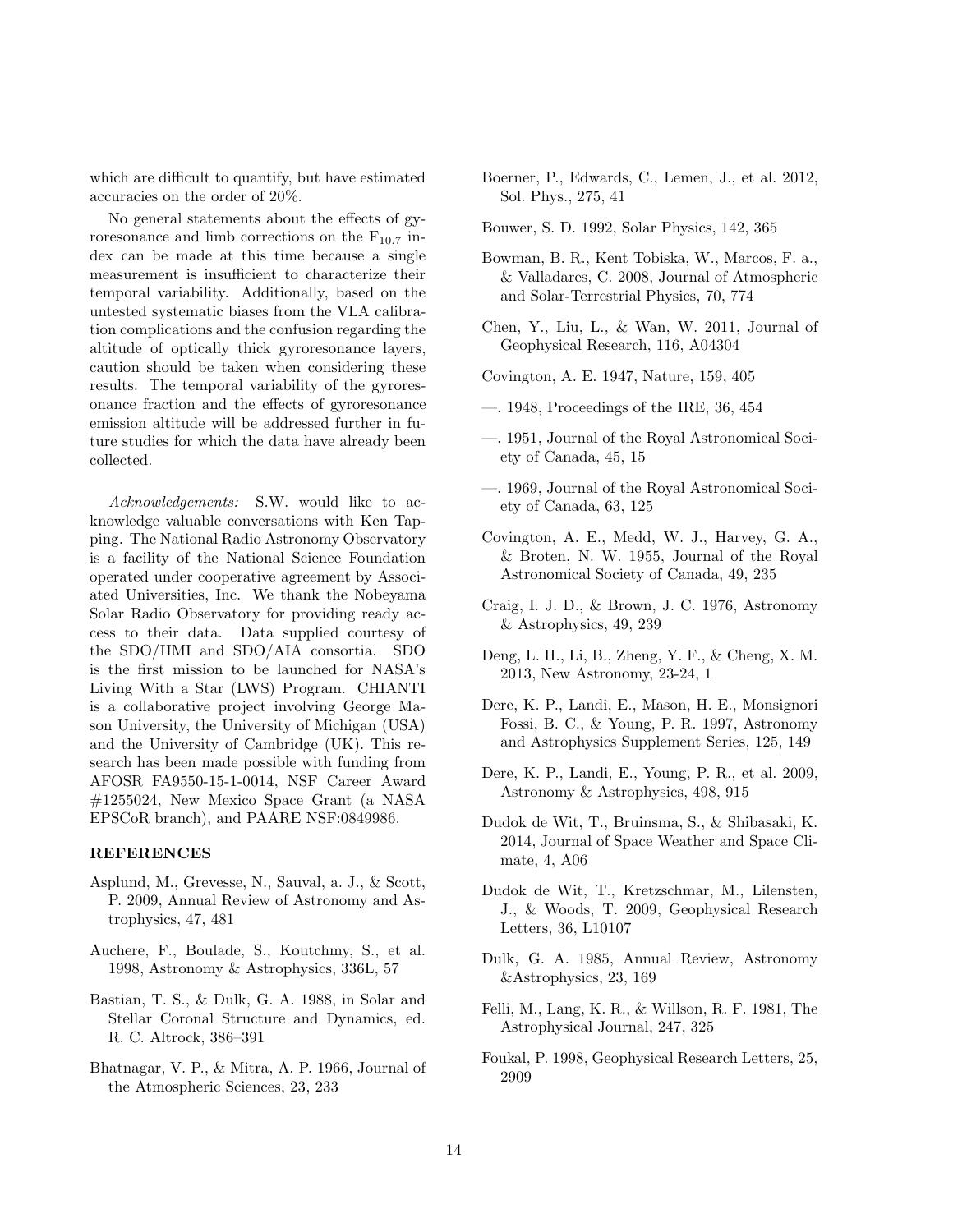- <span id="page-14-12"></span>Fröhlich, C. 2009, Astronomy & Astrophysics, 501, L27
- <span id="page-14-19"></span>Furst, E., Hirth, W., & Lantos, P. 1979, Solar Physics, 63, 257
- <span id="page-14-30"></span>Gary, D. E. 1996, in Astronomical Society of the Pacific Conference Series, ed. A. R. Taylor & J. M. Paredes, Vol. 93, San Francisco, CA, 387– 396
- <span id="page-14-20"></span>Golub, L., & Pasachoff, J. M. 2010, The Solar Corona, 2nd edn. (Cambridge University Press)
- <span id="page-14-15"></span>Gopalswamy, N., White, S. M., & Kundu, M. R. 1991, The Astrophysical Journal, 379, 366
- <span id="page-14-27"></span>Greenstein, J. L., & Minkowski, R. 1953, The Astrophysical Journal, 118, 1
- <span id="page-14-29"></span>Hannah, I. G., & Kontar, E. P. 2012, Astronomy & Astrophysics, 539, 146
- <span id="page-14-11"></span>Henney, C. J., Toussaint, W. a., White, S. M., & Arge, C. N. 2012, Space Weather: The International Journal of Research and Applications, 10, S02011
- <span id="page-14-0"></span>Jacchia, L. G. 1971, Revised Static Models of the Thermosphere and Exosphere with Empirical Temperature Profiles, Tech. rep., Smithsonian Astrophysical Observatory
- <span id="page-14-9"></span>Johnson, R. W. 2011, Astrophysics and Space Science, 332, 73
- <span id="page-14-1"></span>Kundu, M. R. 1959, International Astronomical Union, 9, 222
- <span id="page-14-18"></span>—. 1965, Solar Radio Astronomy (Interscience Publishers)
- <span id="page-14-4"></span>Landi, E., & Chiuderi Drago, F. 2003, The Astrophysical Journal, 589, 1054
- <span id="page-14-5"></span>—. 2008, The Astrophysical Journal, 675, 1629
- <span id="page-14-33"></span>Landi, E., Young, P. R., Dere, K. P., Del Zanna, G., & Mason, H. E. 2013, The Astrophysical Journal, 763, 86
- <span id="page-14-6"></span>Lean, J. L., & Brueckner, G. E. 1989, The Astrophysical Journal, 337, 568
- <span id="page-14-23"></span>Lemen, J. R., Boerner, P. F., Edwards, C. G., et al. 2012, Sol. Phys., 275, 17
- <span id="page-14-2"></span>Martyn, D. F. 1948, Proceedings of the Royal Society Series A Mathematical and Physical Sciences, 193, 44
- <span id="page-14-8"></span>Maruyama, T. 2010, Journal of Geophysical Research, 115, A04306
- <span id="page-14-10"></span>—. 2011, Journal of Geophysical Research, 116, A08303
- <span id="page-14-31"></span>Meyer, J.-P. 1985, The Astrophysical Journal Supplement Series, 57, 173
- <span id="page-14-22"></span>Nakajima, H., Sekiguchi, H., Sawa, M., et al. 1985, Publications of the Astronomical Society of Japan, 37, 163
- <span id="page-14-21"></span>Nakajima, H., Nishio, M., Enome, S., et al. 1994, IEEE Proceedings, 82, 705
- <span id="page-14-7"></span>Parker, D. G., Ulrich, R. K., & Pap, J. M. 1998, Solar Physics, 177, 229
- <span id="page-14-17"></span>Pesnell, W. D., Thompson, B. J., & Chamberlin, P. C. 2011, Solar Physics, 275, 3
- <span id="page-14-3"></span>Piddington, J. H., & Minnett, H. C. 1951, The Commonwealth Scientific and Industrial Research Organization Australia, 4, 131
- <span id="page-14-28"></span>Plowman, J., Kankelborg, C., & Martens, P. 2013, The Astrophysical Journal, 771, 2
- <span id="page-14-24"></span>Poduval, B., DeForest, C. E., Schmelz, J. T., & Pathak, S. 2013, The Astrophysical Journal, 765, 144
- <span id="page-14-32"></span>Reames, D. V. 1999, The Astrophysical Journal, 518, 473
- <span id="page-14-16"></span>Saint-Hilaire, P., Hurford, G. J., Keating, G., Bower, G. C., & Gutierrez-Kraybill, C. 2012, Solar Physics, 277, 431
- <span id="page-14-25"></span>Scherrer, P. H., Schou, J., Bush, R. I., et al. 2011, Solar Physics, 275, 207
- <span id="page-14-13"></span>Schmahl, E. J., & Kundu, M. R. 1995, Journal of Geophysical Research, 100, 19851
- <span id="page-14-14"></span>Schmahl, E. J., & Kundu, M. R. 1998, in Astronomy Society of the Pacific Conference Series, ed. K. S. Balasubramaniam, J. Harvey, & D. Rabin, Vol. 140, San Francisco, CA, 387–399
- <span id="page-14-26"></span>Schou, J., Scherrer, P. H., Bush, R. I., et al. 2011, Solar Physics, 275, 229